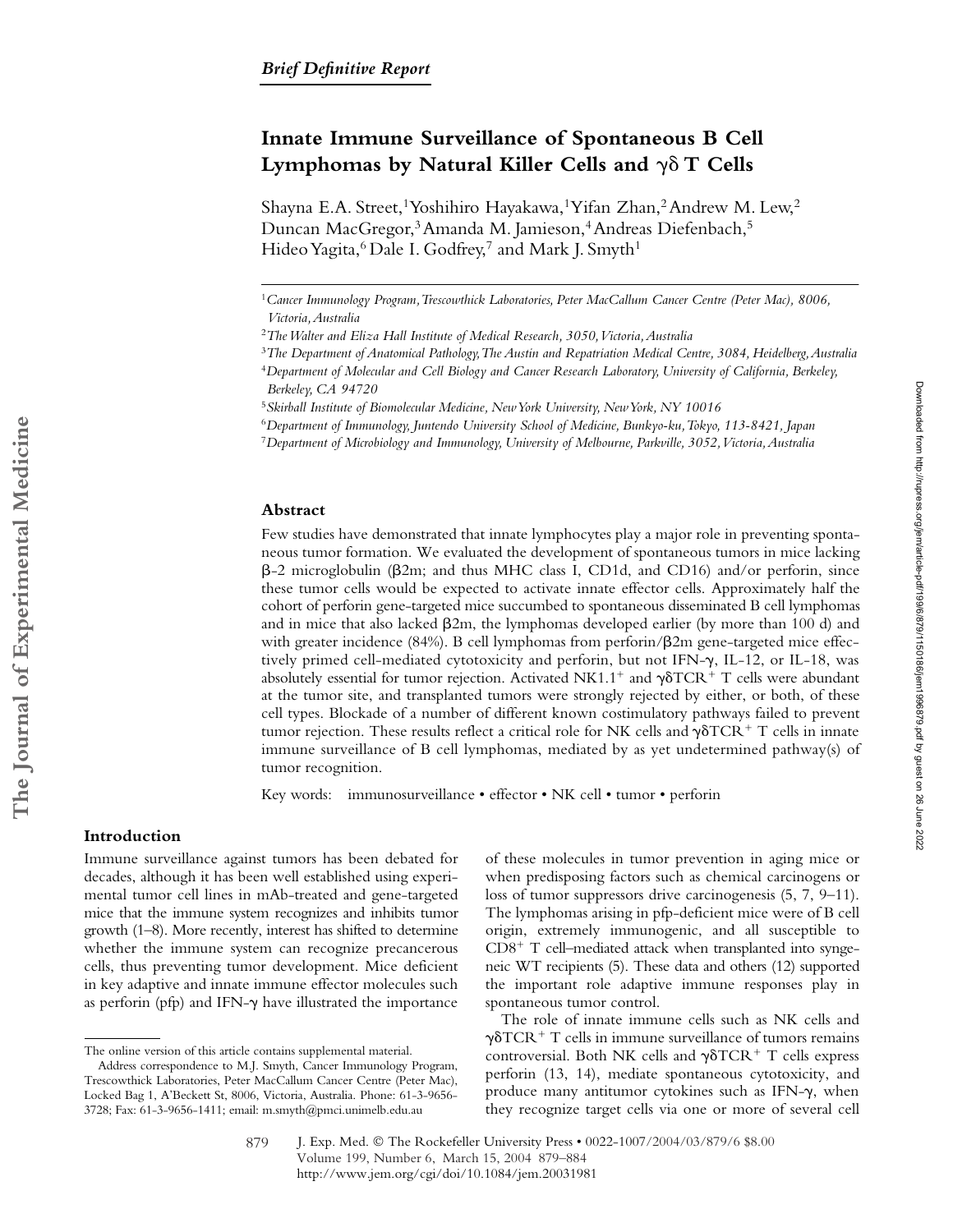surface receptors (15, 16). NK cells can spontaneously kill MHC class I–deficient tumor cell lines in vivo (1, 6) and suppress experimental and spontaneous metastasis in mice, but there are few models where NK cells or  $\gamma\delta TCR^+$  T cells prevent primary tumor formation (3, 17–19).

Mice gene targeted for  $\beta_2$ -microglobulin ( $\beta$ 2m) express little or no cell surface MHC class I, CD1d, or CD16 (Fc $\gamma$  receptor III; reference 20), have greatly diminished  $CD8<sup>+</sup>$  T cell numbers, and lack CD1d-restricted T cells. We investigated spontaneous tumor development in aging 2m-deficient mice compared with mice doubly deficient in pfp and  $\beta$ 2m, to determine whether the latter mice would develop lymphomas and additional tumors, and whether innate effector cells, such as NK cells and  $\gamma\delta\text{TCR}^+$  T cells, could recognize and eliminate such tumors given their lack of MHC class I molecules.

#### **Materials and Methods**

*Mice.* Inbred C57BL/6 WT mice were purchased from The Walter and Eliza Hall Institute of Medical Research (Melbourne, Australia). The following gene-targeted mice were bred at the Austin Research Institute Biological Research Laboratories (ARI-BRL; Heidelberg, Australia) and at the Peter Mac (East Melbourne, Australia): C57BL/6 perforin deficient (B6 pfp<sup>-/-</sup>); C57BL/6  $\beta$ -2-microglobulin deficient (B6  $\beta$ 2m<sup>-/-</sup>); and C57BL/6 pfp<sup>-/-</sup>  $\beta$ 2m<sup>-/-</sup> (21). All aging mice were bred, maintained, and monitored as described previously (5). Mean lifespan (age of onset of lymphoma detected)  $\pm$  standard error of the mean was calculated and probability of significance determined using a Mann-Whitney Rank Sum U test. C57BL/6 RAG-1 $^{-/-}$ (Animal Resources Centre, Canning Vale, Western Australia) and C57BL/6 J $\alpha$ 18<sup>-/-</sup> (backcrossed to C57BL/6 for 12 generations and provided by Dr. M. Taniguchi, Chiba University, Chiba, Japan) mice were bred and maintained at the Peter Mac. Congenic Ly-5.1<sup>+</sup> B6 mice were purchased from the Animal Resources Centre and bred with B6 pfp $^{-/-}$  mice to generate a B6 Ly-5.1+pfp<sup>-/-</sup> line. Mice 6–15 wk of age were used in transplantation studies in accordance with the Peter Mac animal experimental ethics committee.

*Flow Cytometry.* The following reagents used for flow cytometry were purchased from BD Biosciences: anti $-\alpha\beta TCR$ -FITC or APC (H57–597); anti–NK1.1-PE (PK136); anti–Ly5.2- FITC (104); and anti- $\gamma\delta$ TCR-biotin or FITC (clone GL3). Anti-Fc receptor (2.4G2) was used to prevent nonspecific binding by mAb. Intracellular staining was performed using the Cytoperm Kit (BD Biosciences) as per their instructions. Analysis was performed on a FACScalibur® using CellQuest software or LSR II using FACsDIVA® software (Becton Dickinson).

*Tumor Transplantation Experiments.* Three representative (of many) B cell lymphomas from B6 pfp<sup>-/-</sup>  $\beta$ 2m<sup>-/-</sup> mice,  $\beta$ 2mNPN-2,  $\beta$ 2mNPN-8, and  $\beta$ 2mNPN-10 (B220<sup>+</sup>Ig<sup>+</sup>  $TCR\alpha\beta$ <sup>-</sup>) were transferred into WT, gene-targeted, and antibody-treated mice. Groups of three to five WT or gene-targeted mice were injected i.p. with increasing numbers of lymphoma cells and observed daily for tumor growth for over 150 d. Some groups of WT and gene-targeted mice were depleted of NK1.1<sup>+</sup>, asialo-GM1<sup>+</sup>, or  $\gamma\delta\text{TCR}^+ \text{T}$  cells in vivo by treatment with 200 g anti-NK1.1 mAb (PK136), rabbit anti–asialo-GM1 antibody (Wako Chemicals), or anti- $\gamma\delta$ TCR mAb (GL3), respectively, on days  $-2$ , 0 (day of tumor inoculation), and then either once

or twice a week to deplete subsets as described previously (6, 17, 22, 23).

*Peritoneal Challenge and Peritoneal Exudate Lymphocytes (PEL) Cytotoxicity.* The number of cells migrating to the peritoneum was evaluated as described previously (2) in groups of five B6 WT, pfp<sup>-/-</sup>, or RAG-1<sup>-/-</sup> mice that had received PBS or tumor cells (104)/0.2 ml i.p. as indicated. Some groups of B6 WT mice were pretreated with  $200 \mu g$  of one or both of anti-NK1.1 (PK136) and anti- $\gamma\delta$ TCR (GL3). Peritoneal contents were analyzed for proportions of NK1.1<sup>+</sup>,  $\gamma\delta TCR^+$ , and other leukocytes by flow cytometry as above. The cytolytic activity of the PEL was measured against a series of different target cells (as indicated) at various effector/target ratios using a 4-h 51Cr release assay as described previously (2).

*Online Supplemental Material.* Figs. S1–S4 and associated methods are available at http://www.jem.org/cgi/content/full/ jem.20031981/DC1.

#### **Results and Discussion**

*Spontaneous B Cell Lymphomas Develop in*  $\beta 2m^{-/-}$  *pfp<sup>-/-</sup> Mice.* We undertook to monitor spontaneous tumor development in WT C57BL/6 (B6) or those that were deficient in  $\beta$ 2m and/or pfp. B6 pfp<sup>-/-</sup> mice died from aggressive disseminated lymphomas affecting the spleen, liver, and lymph nodes from 300 d onwards, with 57% (12/21) succumbing by the end of the experiment [mean lifespan 495  $\pm$  35 d] (Fig. 1). B6 pfp<sup>-/-</sup>  $\beta$ 2m<sup>-/-</sup> mice developed more disseminated lymphomas (27/32, 84%) and statistically earlier onset (mean lifespan  $387 \pm 24$  d, P = 0.0136). No other tumor types were detected and WT B6 mice (0/39 mice) and mice deficient in  $\beta$ 2m (0/21) did not develop any tumors over the same observation period (Fig. 1). The reduced incidence and later onset of lymphomas in B6 pfp<sup>-/-</sup> mice suggested that in these mice additional nonperforin effector mechanisms mediated by a  $\beta$ 2m-dependent recognition process (e.g., by  $CDS^+$  T cells or CD1d-restricted NKT cells) might compensate for the loss of pfp. The NK cell compartment of B6 pfp<sup>-/-</sup>  $\beta$ 2m<sup>-/-</sup> mice is somewhat "anergic" in response to MHC class I–deficient tumors or cells (21, 24) and this may also explain the earlier onset and greater incidence of lymphoma in these mice. As described previously, all of the disseminated lymphomas in B6 pfp<sup>-/-</sup> mice were of B cell origin  $(B220^+ \text{ sIg}^+ \text{ CD4}^- \text{ CD8}^-$ TCR<sup>-</sup>), or less frequently, plasmacytomas  $(B220<sup>+</sup>$  CD4<sup>-</sup> CD8<sup>-</sup> TCR<sup>-</sup> sIg<sup>low</sup> and histological appearance) (10). All the disseminated lymphomas from B6 pfp<sup>-/-</sup>  $\beta$ 2m<sup>-/-</sup> mice were also of B cell origin  $(B220^{+} \text{ sIg}^{+} \text{CD4}^{-} \text{CD8}^{-} \text{TCR}^{-}$ ; Fig. S1). In contrast to the high level of MHC class I expressed by lymphomas emerging in B6 pfp<sup>-/-</sup> mice (5, 10), those arising in B6 pfp<sup>-/-</sup>  $\beta$ 2m<sup>-/-</sup> mice expressed I-A<sup>b</sup>, but lacked H-2K<sup>b</sup>, H-2D<sup>b</sup>, and CD1d (Fig. S1).

*Both NK Cells and γδTCR<sup>+</sup> T Cells Reject B Cell Lymphoma in pfp-dependent Manner.* The primary B cell lymphomas arising in B6 pfp<sup>-/-</sup>  $\beta$ 2m<sup>-/-</sup> mice grew in B6 pfp<sup>-/-</sup> mice at doses as low as  $10^4$  cells, but not in WT mice at  $10<sup>7</sup>$  cells (Fig. 2 a). By contrast, mice deficient for one or more of TRAIL, TNF, or FasL rejected 107 tumor cells (Fig. S2), indicating that pfp was the major cytotoxic effec-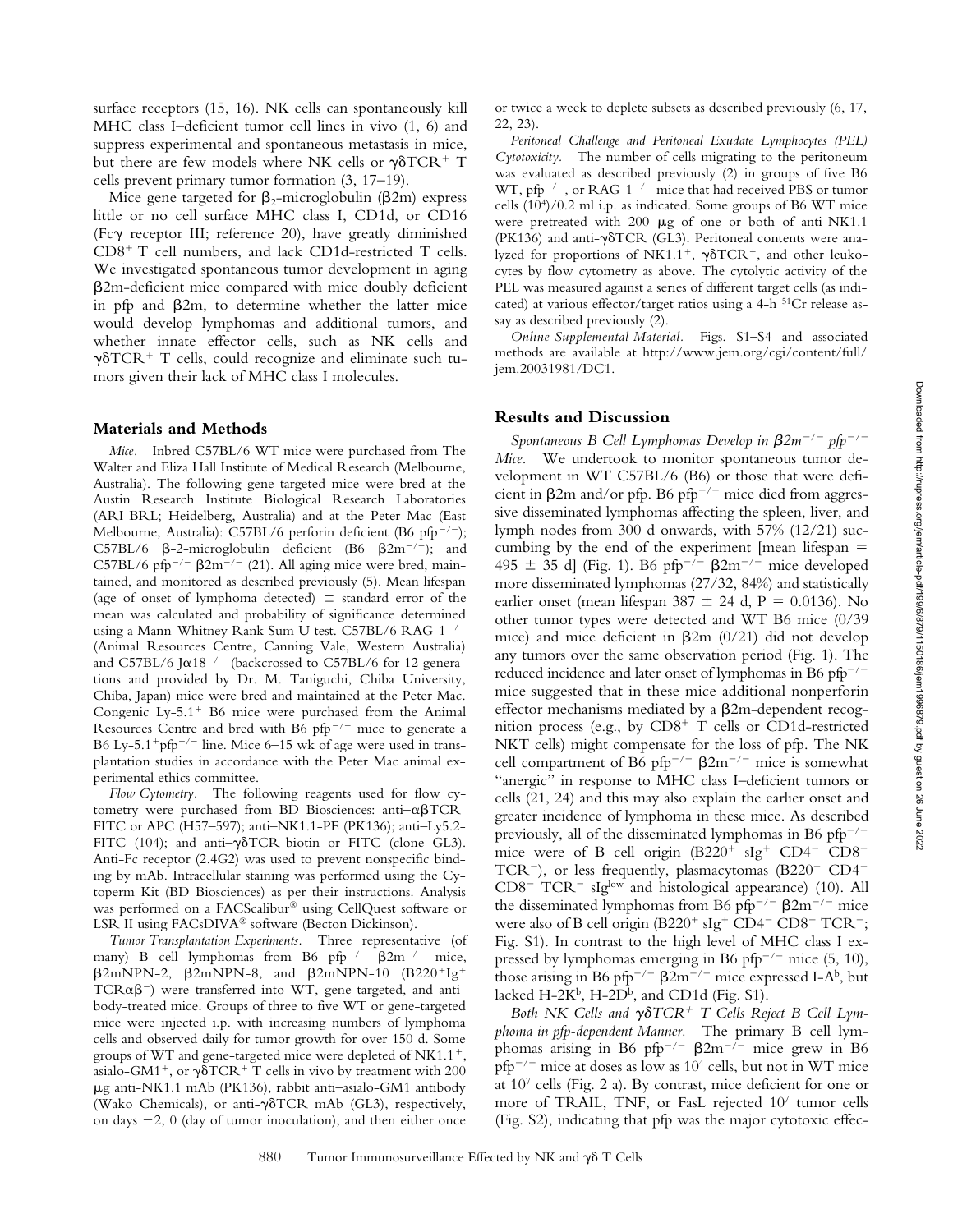

Figure 1. Perforin protects mice from spontaneous B cell lymphomas. Groups of mice (number in square brackets) were evaluated twice weekly and when moribund, a full autopsy was performed and tumor type recorded against time of sacrifice. The lifespan of each pfp<sup>-/-</sup> and  $\beta$ 2m<sup>-/-</sup>pfp<sup>-</sup> mouse developing a disseminated lymphoma is depicted by a symbol and the total number succumbing shown in round brackets. The lifespan (detected age of onset of lymphoma) of the  $\beta 2m^{-/-}pfp^{-/-}$  mice was significantly reduced when compared with that of pfp<sup>-/-</sup> mice (P =  $0.0136$ , Mann-Whitney).

tor mechanism used in tumor rejection. Mice deficient in IFN- $\gamma$ , IL-12, and/or IL-18 also rejected these lymphomas, demonstrating that secretion of these cytokines by NK cells or antigen-presenting cells was not critical for tumor rejection (Fig. S2). To establish the effector cell population(s) required for B cell lymphoma rejection, each lymphoma was transferred at 107 cells into a variety of gene-targeted, mutant, or lymphocyte subset–depleted mice (Fig. 2 b and Fig. S2).  $RAG-1^{-/-}$  and other T cell–deficient mice rejected B cell lymphomas from B6 pfp<sup>-/-</sup>  $\beta$ 2m<sup>-/-</sup> mice, as did nonobese diabetic (NOD) scid mice that lack T cells and have a partial defect in NK cell effector functions (25; and Fig. S2). Only RAG-1<sup>-/-</sup> mice depleted of NK1.1<sup>+</sup> (NK) cells or WT mice depleted of both NK1.1<sup>+</sup> cells and  $\gamma\delta TCR$ <sup>+</sup> T cells succumbed to lymphoma (Fig. 2 b). Importantly,  $\int \alpha 18^{-/-}$  mice (deficient in NKT cells) alone or additionally depleted of  $N<sub>K1.1</sub><sup>+</sup>$  cells also rejected the lymphomas, further proving that NKT cells were not critical for tumor rejection (Fig. 2 b). Mice depleted of NK cells or  $\gamma\delta \text{TCR}^+ \text{ T}$ cells alone did not develop lymphomas, consistent with the ability of each subset to mediate tumor rejection in the absence of the other (Fig. 2 b). In concert with our previous data (5, 10), all MHC class I–expressing B cell lymphomas from B6 pfp<sup>-/-</sup> mice grew in B6 pfp<sup>-/-</sup> mice, but were avidly rejected when transferred into B6 WT mice by CD8 T cells (unpublished results).

*B* Cell Lymphomas Prime NK Cell and  $\gamma \delta^+ T$  Cell Activa*tion In Vivo.* To specifically examine the response of NK cells and  $\gamma\delta^+$  T cells to B cell lymphomas, we transplanted Ly-5.2<sup>+</sup>  $\beta$ 2mNPN-8 from B6 pfp<sup>-/-</sup>  $\beta$ 2m<sup>-/-</sup> mice into B6.Ly-5.1<sup>+</sup>pfp<sup>-/-</sup> mice. 21 d later the cellularity of tumorburdened spleens was 10–50-fold greater than control B6 mice (unpublished data), with a general increase in most populations (other than B cells), whereas  $B220^{+}Ly5.2^{+}$ cells (2.5%) defined the tumor burden of the B6.Ly- $5.1^{\circ}$ pfp<sup>-/-</sup> mice (Fig. 3 a). By cell surface labeling there



**Figure 2.** Spontaneous lymphomas arising in  $\beta 2m^{-1}$  pfp<sup>-/-</sup> were malignant and rejected by NK and  $\gamma\delta$  T cells. Groups of five B6 WT and gene-targeted mice were inoculated i.p. with primary lymphomas arising in B6 pfp<sup>-/-</sup>  $\beta$ 2m<sup>-/-</sup> mice. Some groups of mice were depleted of NK1.1<sup>+</sup> or  $\gamma\delta$ TCR<sup>+</sup> cells using Ab or a hamster isotype Ig control as indicated. Transplant of  $\beta$ 2mNPN-8 lymphoma cells (10<sup>4</sup> to 10<sup>7</sup> cells in 0.2 ml PBS) is representative of all the lymphomas transferred. Individual tumor-free mice remaining after 150 d are represented right of the inserted vertical line and are represented by each symbol. (a)  $Pfp^{-/-}$  mice were at least 1,000-fold more susceptible to 2mNPN-8 lymphoma than WT mice. (b) Either NK cells and/or  $\gamma\delta$  T cells mediated lymphoma rejection.

was no specific increase in the proportion of  $N<sub>K1.1<sup>+</sup></sub>$  or  $\gamma$  $\delta$ TCR<sup>+</sup>T cells in lymphoma-burdened mice (Fig. 3 a), although an increase in the proportion of NK1.1+B220+ cells (0.40 to 1.58%) was noted. Consistent with internalization of TCR and NK cell receptors upon activation (26, 27), intracellular staining revealed an approximately eightfold and two- to threefold increase in the proportions of  $\gamma\delta TCR^+$  and NK1.1<sup>+</sup> cells, respectively, in lymphomaburdened mice compared with control mice (Fig. 3 b), and thus represented a tremendous increase in the number of  $\gamma\delta TCR^+T$  cells and NK1.1<sup>+</sup> cells in lymphoma-inoculated mice. The specific internalization of  $\gamma\delta$ TCR and NK1.1 antigens suggested that these cells were being specifically stimulated by the presence of the B cell lymphoma, whereas  $\alpha\beta TCR^+$  T cells were increased in number, but not proportion, and their TCR had not been internalized. The accumulation of NK1.1<sup>+</sup> and  $\gamma\delta TCR^+$  cells was further confirmed by their detection around masses of B220 (and  $Ly-5.2^+$ ) tumor cells (Fig. S3).

Consistent with previous observations after intraperitoneal challenge with MHC class I–deficient RMA-S tumor cells (2, 28), after 72 h cell number in the peritoneum was enhanced three- to fourfold in all mice inoculated with any of the B cell lymphomas (unpublished data). Importantly, PEL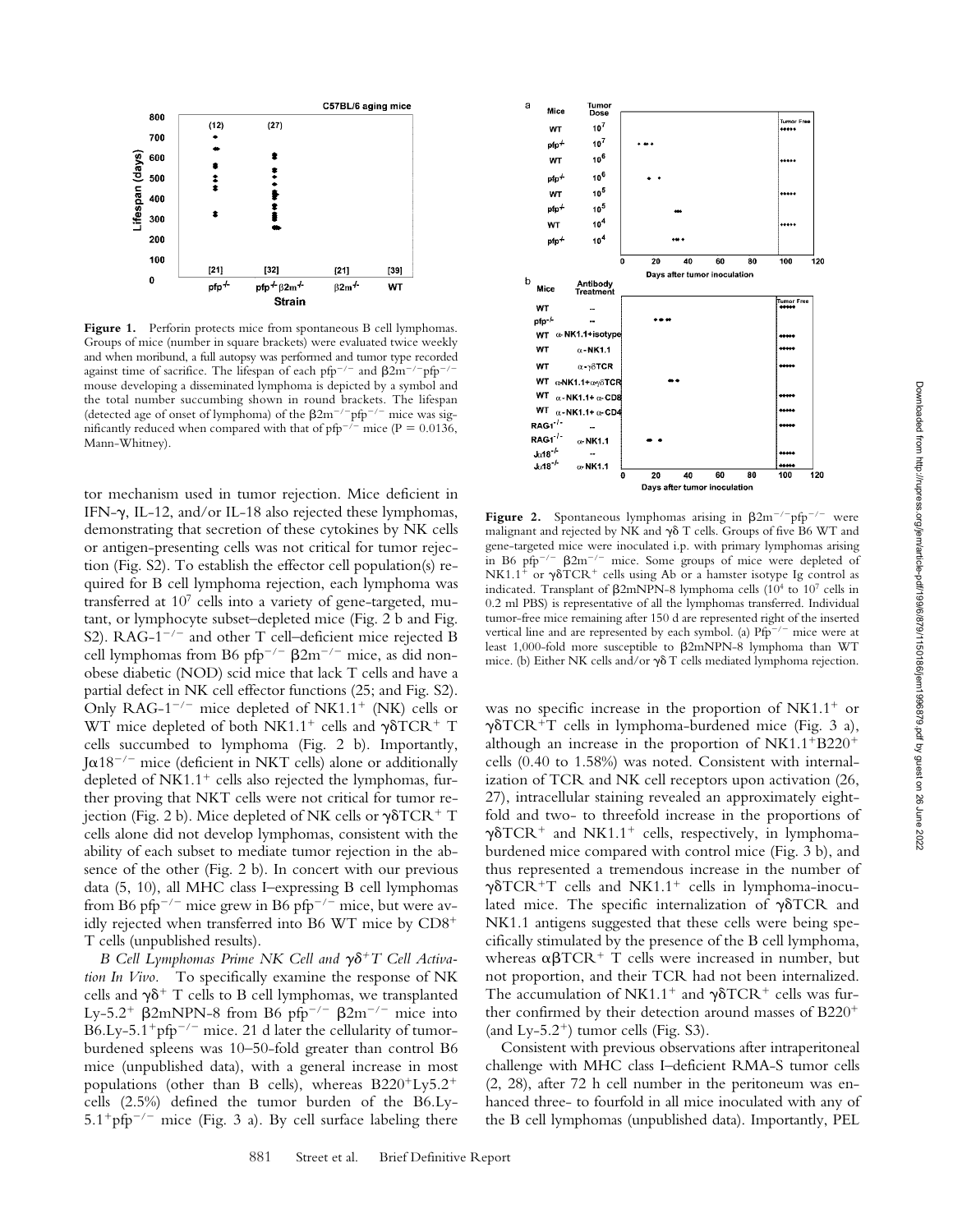

Figure 3. B cell lymphomas induce NK cell and  $\gamma\delta^+T$  cell accumulation in vivo. (a)  $\beta$ 2mNPN-2 (Ly5.2+) lymphoma cells (10<sup>7</sup>) were transplanted into B6.Ly-5.1+pfp<sup>-/-</sup> mice and 21 d later B220+, NK1.1+,  $\gamma\delta \text{TCR}^+$ , and  $\alpha\beta \text{TCR}^+$  populations in tumor-burdened spleens were compared with the spleens of control B6 (Ly5.2<sup>+</sup>) mice by flow cytometry as indicated.  $B220+Ly5.2+$  cells define the lymphoma amongst spleen cells of the B6.Ly-5.1<sup>+</sup>pfp<sup>-/-</sup> mice. (b) Spleen cells prepared in a similar manner to panel a were permeabilized and stained intracellularly. Isotype controls are included.

that had been primed by RMA-S or  $\beta$ 2mNPN-8 tumor challenge were capable of rapid lysis of either Yac-1 or 2mNPN-8 tumor targets (Fig. 4 a). By contrast, RMA tumor challenge did not stimulate PEL cytotoxicity against Yac-1 or  $\beta$ 2mNPN-8 tumor cells and PEL from PBS-inoculated B6 WT mice were only weakly lytic toward 2mNPN-8 and NK cell–sensitive Yac-1 target cells (Fig. 4 a). In addition, freshly isolated spleen mononuclear cells did not significantly lyse  $\beta$ 2mNPN-8 tumor cells in 4 or 16 h cytotoxicity assays (unpublished data). PEL from  $RAG-1^{-/-}$ mice that had been primed by  $\beta$ 2mNPN-8 tumor challenge were capable of rapid lysis of either Yac-1 (Fig. 4 b) or 2mNPN-8 tumor targets (unpublished data). By contrast, despite effective cellular recruitment in  $pfp^{-/-}$  mice (unpublished data), PEL from  $pfp^{-/-}$  mice that had been primed by 2mNPN-8 tumor challenge were incapable of lysing either Yac-1 (Fig. 4 b) or  $\beta$ 2mNPN-8 tumor targets (unpublished data). Furthermore, PEL from  $\beta$ 2mNPN-8–primed pfp<sup>-/-</sup>, RAG-1<sup>-/-</sup>, or WT mice depleted of NK1.1<sup>+</sup> cells were unable to lyse Yac-1 (Fig. 4 c) or  $\beta$ 2mNPN-8 target cells (unpublished data). PEL from  $\beta$ 2mNPN-8–primed WT mice depleted of  $\gamma \delta T C R^+$  cells were somewhat reduced in their specific ability to lyse Yac-1 (Fig. 4 c). Although NK cells were activated and did mediate enhanced perforin-dependent cytotoxicity against these tumor cells and Yac-1 after priming in vivo, the relatively minor role of  $\gamma\delta TCR^+T$  cells in mediating cytotoxicity in this assay may not necessarily correlate with their activation and role in tumor rejection.



**Figure 4.** B cell lymphomas prime NK cell–mediated cytotoxicity. (a)  $\beta$ 2mNPN-8 lymphoma cells (10<sup>4</sup>) were injected into the peritoneum of groups of 5 B6 pfp<sup>-/-</sup> mice, B6 WT mice, or WT mice depleted of  $NK1.1<sup>+</sup>$  cells as indicated. As controls some groups of mice were challenged with either PBS, MHC class I-deficient RMA-S (10<sup>4</sup>) or parental RMA (104) tumor cells. After 72 h, the cytotoxic potential of PEL was assessed in a 4-h  ${}^{51}Cr$  release assay against Yac-1 or  $\beta$ 2mNPN-8 target cells. Results were recorded as the mean  $\pm$  SEM of triplicate samples and are representative of three experiments. (b) The cytotoxic potential of PEL from WT, RAG-1<sup>-/-</sup>, or pfp<sup>-/-</sup> mice primed by  $\beta$ 2mNPN-8 tumor challenge (as in A) was assessed in a 4-h 51Cr release assay against Yac-1 target cells. Some groups of mice were pretreated with anti-NK1.1 mAb (100  $\mu$ g each on days  $-1$  and 1). (c) The cytotoxic potential of PEL from WT mice primed by PBS,  $\beta$ 2mNPN-8, or RMA-S tumor challenge (as in a) was assessed in a 4-h 51Cr release assay against Yac-1 target cells. Some groups of mice were pretreated with anti-NK1.1 or anti- $\gamma\delta$ TCR mAb (100  $\mu$ g each on days -1 and 1). Results were recorded as the mean  $\pm$  SEM of triplicate samples and are representative of two experiments performed.

*A Novel Mechanism of Tumor Recognition by NK Cells and* γδTCR<sup>+</sup> T Cells? All B cell lymphomas arising in B6 pfp<sup>-/-</sup>  $\beta$ 2m<sup>-/-</sup> mice expressed abundant levels of CD40, CD48, CD70, CD80, and CD86, low levels of NKG2D ligands, and 4–1BBL, but not ICOSL or OX40L (Fig. S4 a). PEL from  $RAG-1^{-/-}$  mice that had been primed by 2mNPN-8 tumor challenge remained capable of lysis of either Yac-1 (Fig. S4 b) or  $\beta$ 2mNPN-8 tumor targets (unpublished data), even when mice had been pretreated with either a cocktail of neutralizing mAbs to CD40L, CD70, CD80, and CD86 or anti-NKG2D alone. Single or collective inhibition of the NKG2D/NKG2D ligand, CD40L/ CD40, CD27/CD70, CD28/CD80, CD28/CD86, CD48/ CD2, and CD48/2B4 costimulatory pathways did not prevent lymphoma rejection (Fig. S4 c). As NK cell and  $\gamma\delta^+ T$ cell activation may require the simultaneous engagement of stimulatory and costimulatory receptors, it remains to be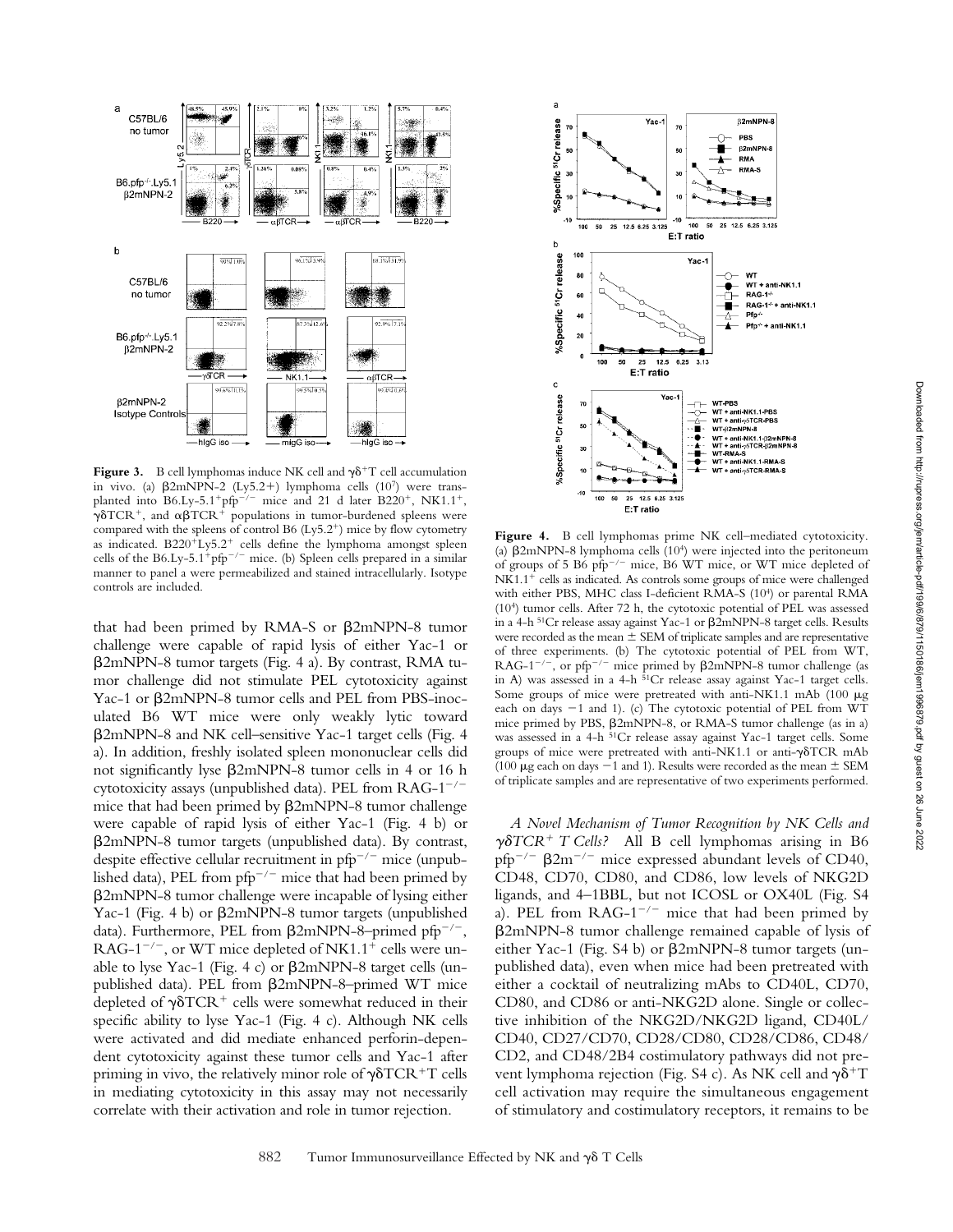Downloaded from http://rupress.org/jem/article-pdf/199/6/879/1150186/jem1996879.pdf by guest on 26 June 2022 Downloaded from http://rupress.org/jem/article-pdf/199/6/879/1150186/jem1996879.pdf by guest on 26 June 2022

demonstrated which receptor(s) present the primary signal to these effector cells.

*Conclusions.* Evidence for a primary role for NK cells and  $\gamma \delta \text{TCR}\,{}^+\text{T}$  cells in tumor immune surveillance has remained scant (17, 19). 40 yr ago Hodgkin's-like B lymphomas spontaneously arising in aging C57L mice (25% incidence at 21 mo of age), were first reported, but only recently were these B cell lymphomas shown to express costimulatory molecules and be controlled by NK cells in syngeneic mice (29). Another study demonstrated that B cell lymphomas arose with higher frequency in Fas mutant lpr mice that were additionally deficient in  $\gamma\delta^+ T$  cells or  $\alpha\beta$ <sup>+</sup>T cells (30). These experiments were performed on a mixed C57BL/6/MRL background, but suggested that  $\gamma\delta^+$ T cells contribute to the suppression of spontaneously arising B cell lymphomas. Herein, we have directly illustrated in a syngeneic C57BL/6 background an incredibly potent NK cell and  $\gamma\delta^+ T$  cell response capable of rejecting spontaneously arising MHC class I–deficient B cell lymphomas.  $\gamma\delta TCR$ <sup>+</sup>T cells were shown in great numbers around B cell tumor masses in the spleens of B6 pfp<sup>-/-</sup> mice. Such a response of  $\gamma\delta TCR^+T$  cells has not been documented in previous disease models and most often  $\gamma\delta\text{TCR}^+\text{T}$  cells have been shown to inhibit tumors initiated in regions rich in  $\gamma\delta$ TCR-expressing intraepithelial lymphocytes such as skin epidermis and gut (19, 31, 32). In addition, the fact that these effector T cells internalized -TCR suggests that these cells were activated via their TCR and highlights that such activated  $\gamma\delta TCR^+T$  cells might be missed if investigators only used staining for surface TCR. A recent study described the ability of  $\gamma\delta TCR^+T$  cells to provide an early source of IFN- $\gamma$  in immune responses to carcinogen (33). Here we have shown that the cytotoxic function of  $\gamma\delta TCR^+T$  cells may also contribute to tumor rejection.

NK cells and  $\gamma\delta TCR^+$  T cells potentially use a combination of receptors to detect stressed or transformed tumor cells and may recognize tumors directly with no requirement for antigen processing or presentation. In the past 5 yr we have begun to appreciate the activation receptors expressed by innate effector cells, such as NK cells and  $\gamma$  $\delta$ TCR<sup>+</sup>T cells (28, 34). Although these B cell lymphomas expressed abundant levels of the costimulatory molecules CD40, CD48, CD70, CD80, and CD86, but lacked NKG2D ligands, blockade of each or several of these pathways also failed to prevent tumor rejection. Although the B cell lymphomas may directly or indirectly stimulate NK cells and  $\gamma\delta^+T$  cells by a soluble mediator, our preliminary analysis of candidate cytokines such as IL-12, IL-18, IFN- $\gamma$ , and TNF does not support such a contention. Collectively, these data suggest the presence of another, as yet unrecognized, activation receptor that exists on either NK cells or  $\gamma\delta\text{TCR}^+\text{T}$  cells, or both cell types, and promotes perforinmediated cytotoxicity. This putative receptor does not recognize a  $\beta$ 2m-dependent ligand, further suggesting novel receptor/ligand pairs of biological significance remain to be discovered using this tumor model.

We gratefully thank Rachel Cameron and the staff of the Peter Mac and ARI-BRL for their maintenance and care of the mice in this project. We also thank Jane Tanner for her production and purification of monoclonal antibodies used in this study.

This work was supported by the National Health and Medical Research Council of Australia through a Dora Lush Scholarship to S.E.A. Street (Monash University, Victoria, Australia), and Research Fellowships and Program Grant to M.J. Smyth, A.M. Lew, and D.I. Godfrey. We also acknowledge the support of a Human Frontier Science Program grant to H. Yagita and M.J. Smyth, and a Cancer Research Institute Post-Doctoral Fellowship to Y. Hayakawa. Y. Zhan and A.M. Lew are supported by a Juvenile Diabetes Foundation Program grant.

*Submitted: 17 November 2003 Accepted: 3 February 2004*

## **References**

- 1. van den Broek, M.F., D. Kagi, R.M. Zinkernagel, and H. Hengartner. 1995. Perforin dependence of natural killer cell-mediated tumor control in vivo. *Eur. J. Immunol.* 25:3514–3516.
- 2. Smyth, M.J., J.M. Kelly, A.G. Baxter, H. Korner, and J.D. Sedgwick. 1998. An essential role for tumor necrosis factor in natural killer cell-mediated tumor rejection in the peritoneum. *J. Exp. Med.* 188:1611–1619.
- 3. Smyth, M.J., K.Y. Thia, S.E. Street, E. Cretney, J.A. Trapani, M. Taniguchi, T. Kawano, S.B. Pelikan, N.Y. Crowe, and D.I. Godfrey. 2000. Differential tumor surveillance by natural killer (NK) and NKT cells. *J. Exp. Med.* 191:661–668.
- 4. Smyth, M.J., M. Taniguchi, and S.E. Street. 2000. The antitumor activity of IL-12: mechanisms of innate immunity that are model and dose dependent. *J. Immunol.* 165:2665–2670.
- 5. Smyth, M.J., K.Y. Thia, S.E. Street, D. MacGregor, D.I. Godfrey, and J.A. Trapani. 2000. Perforin-mediated cytotoxicity is critical for surveillance of spontaneous lymphoma. *J. Exp. Med.* 192:755–760.
- 6. Smyth, M.J., K.Y. Thia, E. Cretney, J.M. Kelly, M.B. Snook, C.A. Forbes, and A.A. Scalzo. 1999. Perforin is a major contributor to NK cell control of tumor metastasis. *J. Immunol.* 162:6658–6662.
- 7. Street, S.E., E. Cretney, and M.J. Smyth. 2001. Perforin and interferon-gamma activities independently control tumor initiation, growth, and metastasis. *Blood.* 97:192–197.
- 8. Cretney, E., K. Takeda, H. Yagita, M. Glaccum, J.J. Peschon, and M.J. Smyth. 2002. Increased susceptibility to tumor initiation and metastasis in TNF-related apoptosisinducing ligand-deficient mice. *J. Immunol.* 168:1356–1361.
- 9. Kaplan, D.H., V. Shankaran, A.S. Dighe, E. Stockert, M. Aguet, L.J. Old, and R.D. Schreiber. 1998. Demonstration of an interferon gamma-dependent tumor surveillance system in immunocompetent mice. *Proc. Natl. Acad. Sci. USA.* 95:7556–7561.
- 10. Street, S.E., J.A. Trapani, D. MacGregor, and M.J. Smyth. 2002. Suppression of lymphoma and epithelial malignancies effected by interferon gamma. *J. Exp. Med.* 196:129–134.
- 11. Enzler, T., S. Gillessen, J.P. Manis, D. Ferguson, J. Fleming, F.W. Alt, M. Mihm, and G. Dranoff. 2003. Deficiencies of GM-CSF and interferon gamma link inflammation and cancer. *J. Exp. Med.* 197:1213–1219.
- 12. Shankaran, V., H. Ikeda, A.T. Bruce, J.M. White, P.E. Swanson, L.J. Old, and R.D. Schreiber. 2001. IFNgamma and lymphocytes prevent primary tumour development and shape tumour immunogenicity. *Nature.* 410:1107–1111.